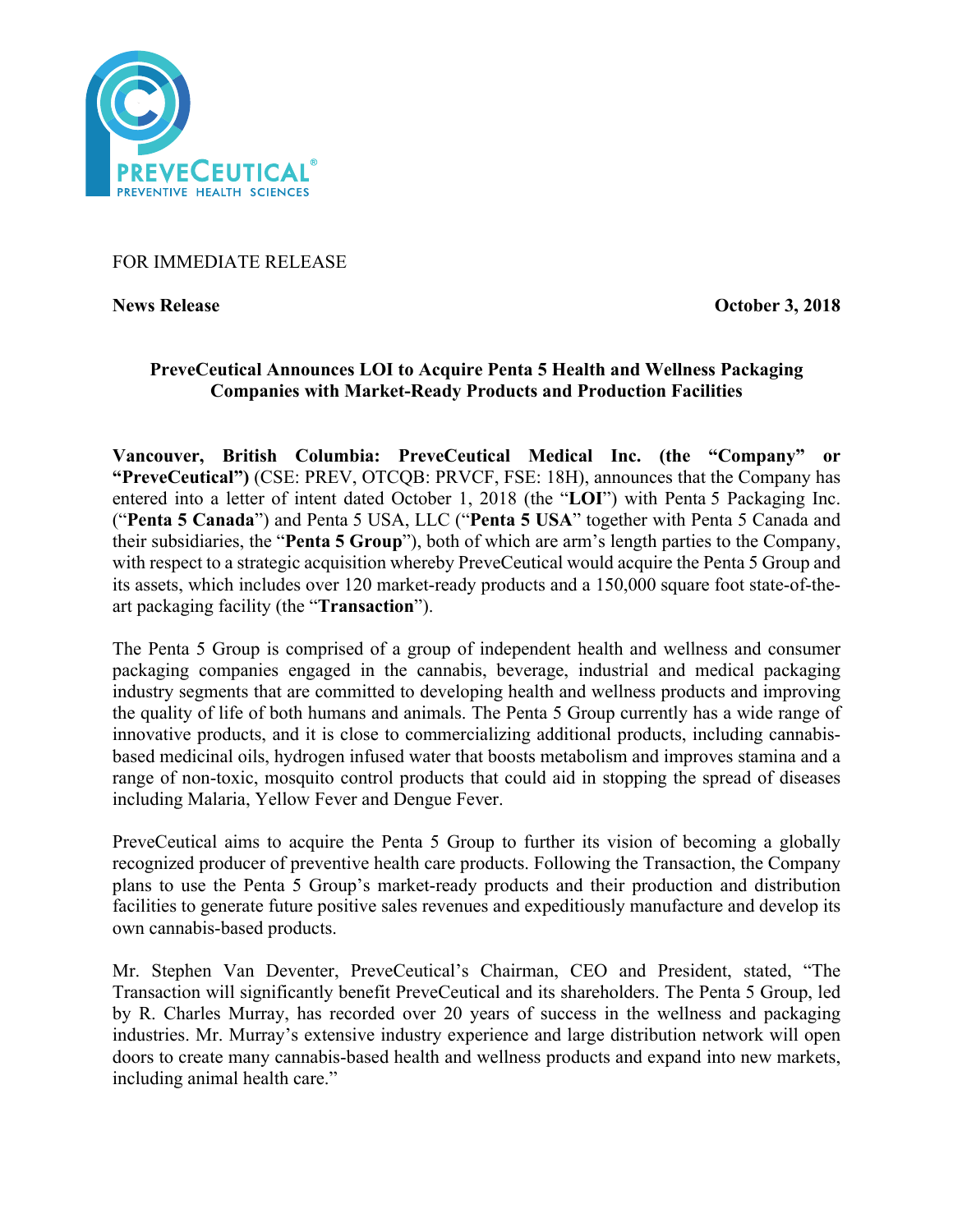#### *Penta 5 Group Products*

The Penta 5 Group has extensive and diverse established product lines, which, among other things, include items designed for medical, humanitarian and recreational uses. Medical packaging products include VialPaQTM pouches, which are trackable, childproof pouches that can be used to hold CBD oils in premeasured, controlled doses. Humanitarian products include HotPa $Q^{TM}$ pouches for heating foods and liquids without electricity, and MosquitoPa $O^{TM}$  patented mosquito repellants for use in combating the threat of mosquito bourne diseases by reducing mosquitos' desire for blood. Recreational product lines include pouches designed for the craft beer industry and for outdoor activities, such as the 64 oz. CarboPouch<sup>TM</sup> created to replace traditional glass growlers filled at local craft breweries and the two litre Beverage-on-the- $Go^{TM}$  pouch designed for use in activities like river rafting and picnics.

Further, the Penta 5 Group's Nutracis<sup>TM</sup> cannabis-based product line is produced and controlled by the Penta 5 Group from 'farm to shelf'. A specific cannabis plant variety is grown for this product line and, once it is harvested, the CBD is extracted from the plant using a patented ethanol extraction procedure which ensures the highest CBD purity possible and allows the ethanol to be reused.

In addition to its existing products, the Penta 5 Group is planning to launch 30 new patent-pending CBD products ranging from CBD infused skin care creams, flavoured CBD alcohols and CBD supplements for elderly pets, to environmentally friendly CBD sunscreen and mosquito repellant combinations.

## *Commercial Terms of the LOI*

Under the terms of the LOI, the Company would acquire the Penta 5 Group and all of its assets and liabilities (including approximately US \$3 million in long-term debt) by way of share exchange, whereby PreveCeutical would acquire all of the issued and outstanding equity securities of the Penta 5 Group (the "**Penta 5 Securities**"). The Penta 5 Securities would be exchanged for 90 million common shares in the capital of the Company and 45 million non-transferable performance warrants, each of which performance warrants would be exercisable to acquire one common share of PreveCeutical at the exercise price of \$0.135 per share for 36 months from the closing of the Transaction. The performance warrants would vest in three equal tranches over a 24-month period upon the occurrence of certain milestones commencing 12 months from the closing of the Transaction. At closing, the former Penta 5 Group shareholders would hold approximately 18.7% of the Company's issued and outstanding voting securities on a non-diluted basis (approximately 25.7% on a partially-diluted basis). A 5% finder's fee is payable by the Company to an arm's length party in connection with the Transaction on the aggregate value of the Transaction (excluding the 45 million performance warrants).

At the closing of the Transaction, R. Charles Murray and Robert Hall will be appointed as the President and Chief Operating Officer of PreveCeutical, respectively, and Mr. Murray (or his nominee) will have the right to be appointed or nominated for election to the board of directors of the Company at any annual general meeting of shareholders that takes place while the aforementioned performance warrants are outstanding.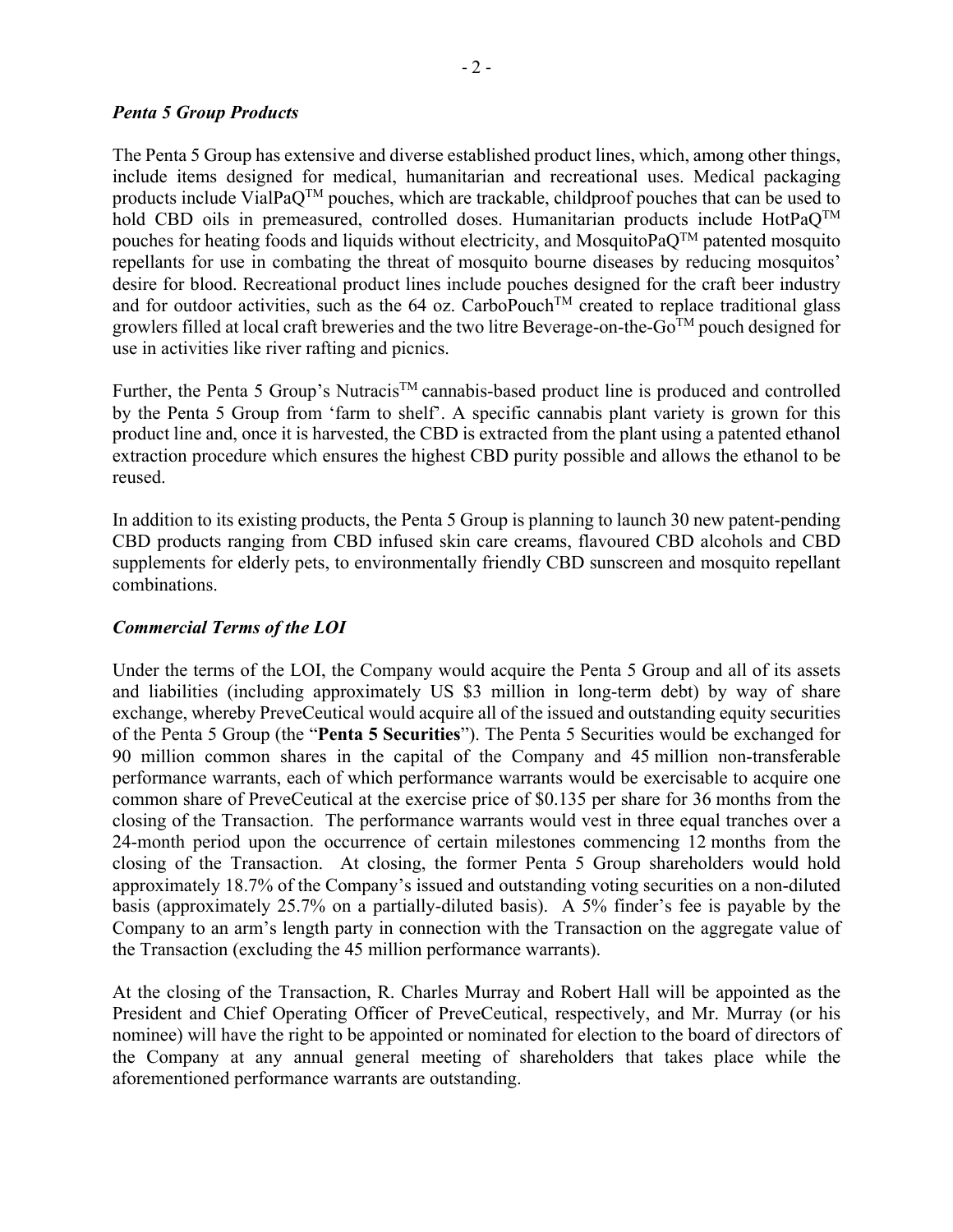## *R. Charles Murray*

Mr. Murray is an experienced businessman and entrepreneur, and currently is the Chief Executive Officer of Penta 5 USA. In addition, Mr. Murray is the Chief Executive Officer of PPi Technologies Group, formerly an affiliate of the Penta 5 Group, which is the leading supplier in the United States of machinery for packaging both wet and dry products in StandUp pouches and trays, and last year achieved over \$42 million in annual revenue. Mr. Murray has experience in accounting, quality control and production, as well as in marketing and sales activities. His past accomplishments include the development of 175 patents or patents pending and receiving the Ernst & Young Entrepreneur of the Year Award in the distribution and manufacturing category.

## *Robert Hall*

Mr. Hall brings over 17 years of management experience of private and public companies. Through his vast network of business associates, he has raised significant seed funding and provided working capital for the expansion of large scale projects. Mr. Hall has held and performed a variety of executive roles focused on operations, corporate finance, marketing and sales. In addition, Mr. Hall advises public and private companies across multiple industries, where he is able to utilize his entrepreneurship skills and capital markets experience.

## *About PreveCeutical*

PreveCeutical is a health sciences company that develops innovative options for preventive and curative therapies utilizing organic and nature identical products.

PreveCeutical aims to be a leader in preventive health sciences and currently has five research and development programs, including: dual gene therapy for curative and prevention therapies for type 2 diabetes and obesity; a Sol-gel drug delivery program; Nature Identical™ peptides for treatment of various ailments; non-addictive analgesic peptides as a replacement to the highly addictive analgesics such as morphine, fentanyl and oxycodone; and a therapeutic product for treating athletes who suffer from concussions (mild traumatic brain injury).

PreveCeutical sells CELLB9®, an Immune System Booster. CELLB9® is an oral solution containing polarized and potentiated essential minerals extracted from a novel peptide obtained from Caribbean Blue Scorpion venom. This product is available on PreveCeutical's website.

For an interview providing further information on the Transaction, please visit : https://youtu.be/jfIv8-EHDMI

For more information about PreveCeutical, please visit www.PreveCeutical.com, follow us on Twitter: http://twitter.com/PreveCeuticals and Facebook: www.facebook.com/PreveCeutical.

## *For further information, please contact:*

PREVECEUTICAL MEDICAL INC. Deanna Kress Director of Corporate Communications & Investor Relations +1-778-999-6063 deanna@PreveCeutical.com